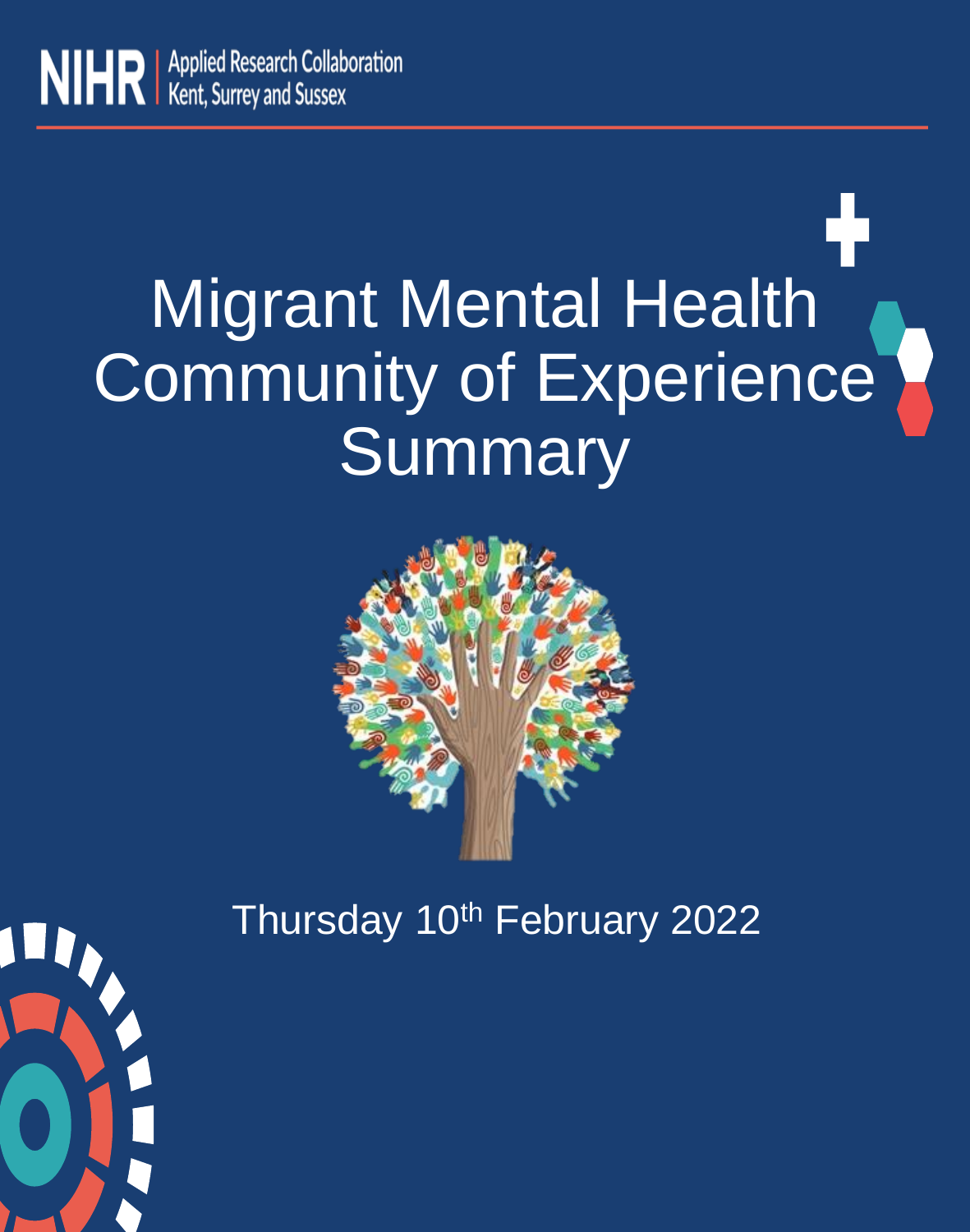On Thursday 10 February 2022, ARC Kent, Surrey and Sussex, in collaboration with Academic Health Science Network (AHSN) and Kent County Council, hosted a community of experience concentrating on migrant mental health. The focus was to present research, hear from those with lived experience, share experiences and identify the gaps in research regarding unaccompanied asylum-seeking children (UASC) and female migrants. The event was attended by an audience of **85** people from a wide range of organisations including:

- Voluntary and community organisations
- Universities & Schools
- Children's social care (safeguarding, looked after children and leaving care)
- NHS Trusts
- NHS England
- Clinical Commissioning Groups and Integrated Care **Systems**
- Interpreting services
- Supported housing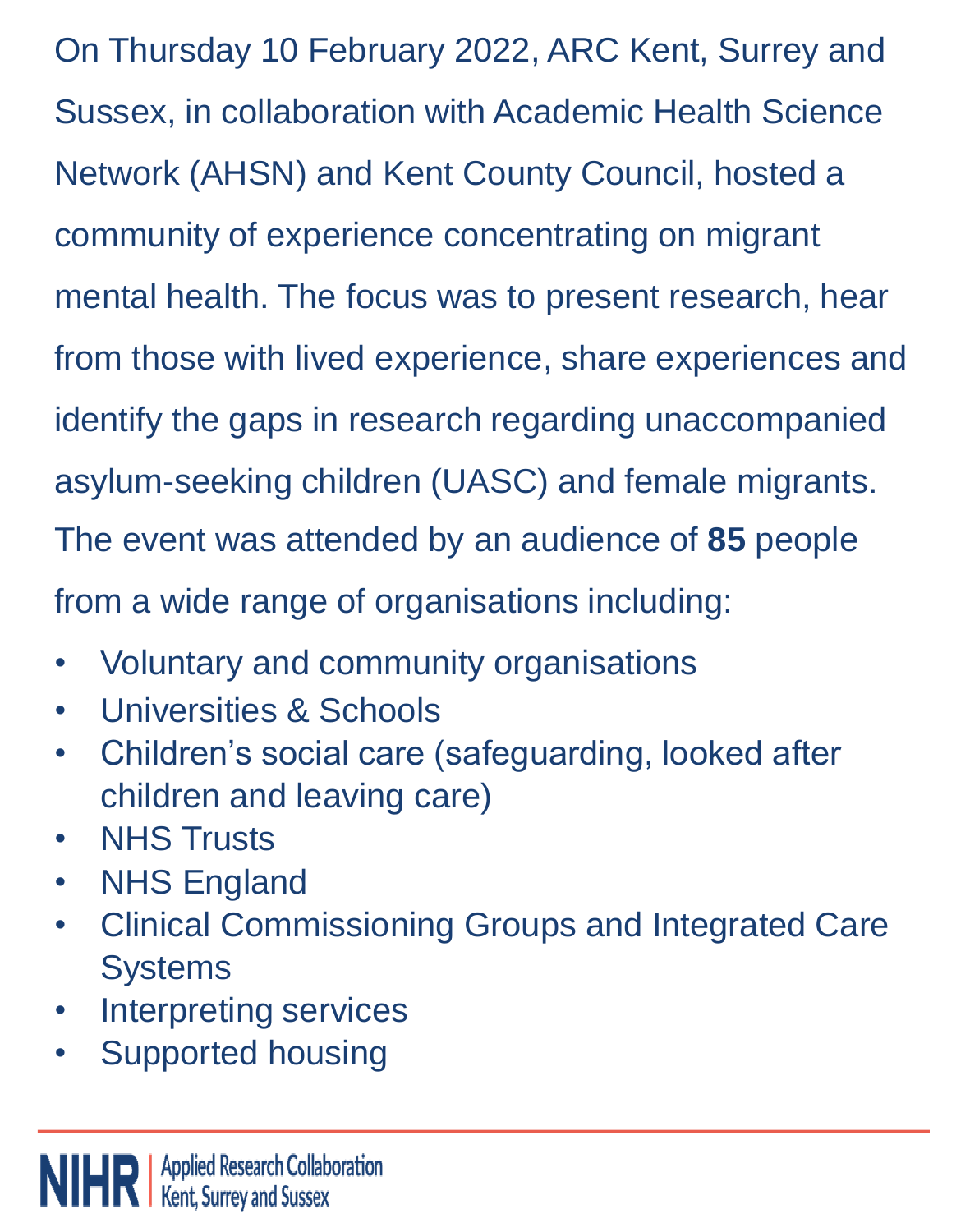

| <b>Welcome</b>                                                                                                                | <b>Dr Sam Fraser</b><br><b>Primary and Community Care Implementation Manager, ARC KSS</b><br>and KSS AHSN                                                                                                                                                 |
|-------------------------------------------------------------------------------------------------------------------------------|-----------------------------------------------------------------------------------------------------------------------------------------------------------------------------------------------------------------------------------------------------------|
|                                                                                                                               | <b>Becca Randell</b><br>CYP Mental Health Implementation Manager, ARC KSS and KSS<br><b>AHSN</b>                                                                                                                                                          |
| <b>Voice of lived experience</b>                                                                                              | <b>Young Person</b><br>Kent                                                                                                                                                                                                                               |
| <b>Report of UASC Data and</b><br><b>Services across KSS</b>                                                                  | <b>Dr Leanne Bogen-Johnston</b><br>Post Doc, ARC KSS                                                                                                                                                                                                      |
|                                                                                                                               | <b>Sarah Newman</b><br><b>Student, University of Sussex</b>                                                                                                                                                                                               |
| <b>Female migrants and mental</b><br>health research                                                                          | <b>Patrick Nyikavaranda</b><br><b>PHD Student, ARC KSS</b>                                                                                                                                                                                                |
| <b>Voices of lived experience</b>                                                                                             | <b>Young person</b><br><b>Hastings</b><br><b>Young person</b><br>Kent                                                                                                                                                                                     |
| <b>Examples of Services for</b><br><b>Refugees</b>                                                                            | <b>Rossana Leal</b><br><b>Refugee Buddy Project</b><br><b>Sega Habtom</b><br><b>Nafsiyat</b>                                                                                                                                                              |
| <b>Sharing practice, identifying</b><br>opportunities and barriers<br>across Kent, Surrey and<br><b>Sussex &amp; Feedback</b> | What are the barriers to seeking mental health services and<br>help?<br>What would make it easier to access help and services?<br>$\bullet$<br>What would make a difference to improve the mental health<br>$\bullet$<br>of migrants and UASC across KSS? |
| <b>Next steps and closing</b><br>comments                                                                                     | <b>Becca Randell</b><br>CYP Mental Health Implementation Manager, ARC KSS                                                                                                                                                                                 |

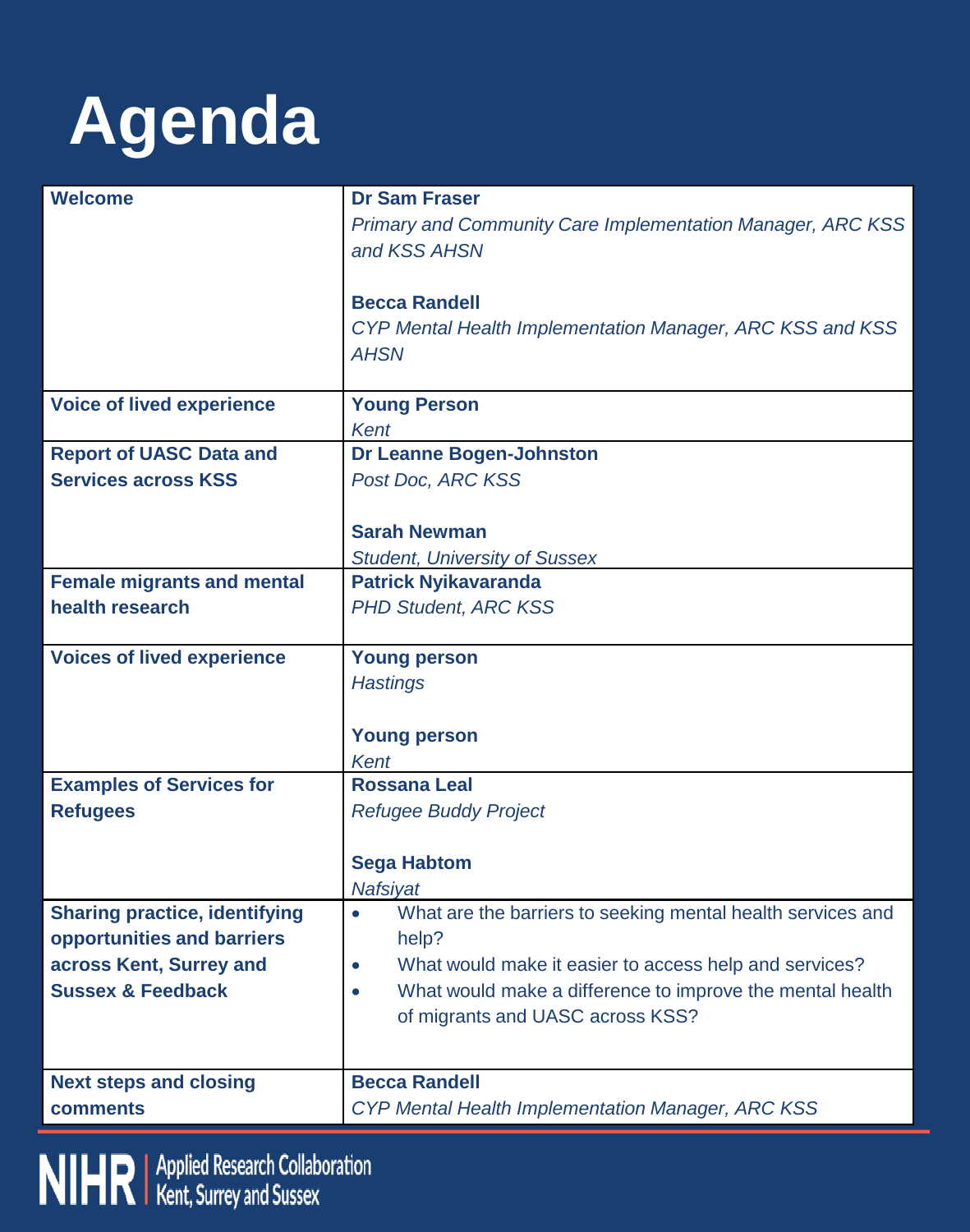



## **Mapping of UASC services across Kent, surrey and Sussex**

**Dr. Leanne Bogen-Johnston**, ARC KSS, Starting Well, Children and Young People, Post-Doc and **Sarah Newman**, a student from the University of Sussex**,** presented key points from a mapping report looking into the emotional wellbeing and mental health support services for unaccompanied asylum seekers across Kent, Surrey and Sussex. This newly published report should be used to help support and inform implementation and future research.



Click **[here](https://arc-kss.nihr.ac.uk/document-download/181-unaccompanied-asylum-mapping-report-20-jan-2022/file)** to read the full **report**

**To contact** Dr. Leanne Bogen-Johnston: **[l.r.bogen-Johnston@sussex.ac.uk](mailto:l.r.bogen-Johnston@sussex.ac.uk)**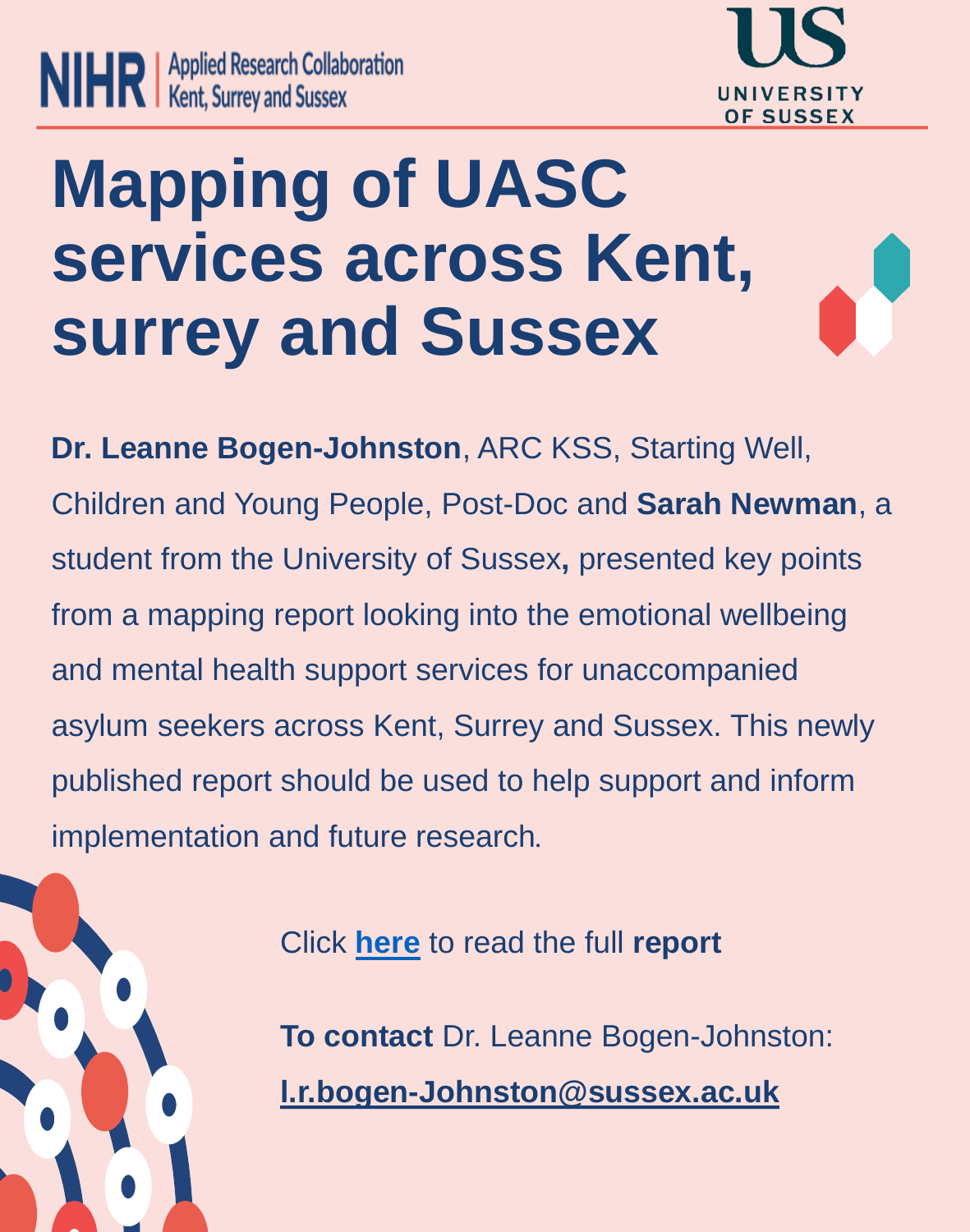# **Mental Health of Female Migrants**

**Patrick Nyikavaranda**, ARC KSS Doctoral Researcher, presented his research into the mental health of female migrants and discussed the current inadequacies in research and support for female migrant mental health across Kent, Surrey and Sussex. This systematic review will be published soon.

Patrick is also currently leading on a study into the experiences and perceptions of female migrant mental health in KSS

> **To contact** Patrick Nyikavaranda: **[P.Nyikavaranda@bsms.ac.uk](mailto:P.Nyikavaranda@bsms.ac.uk)**

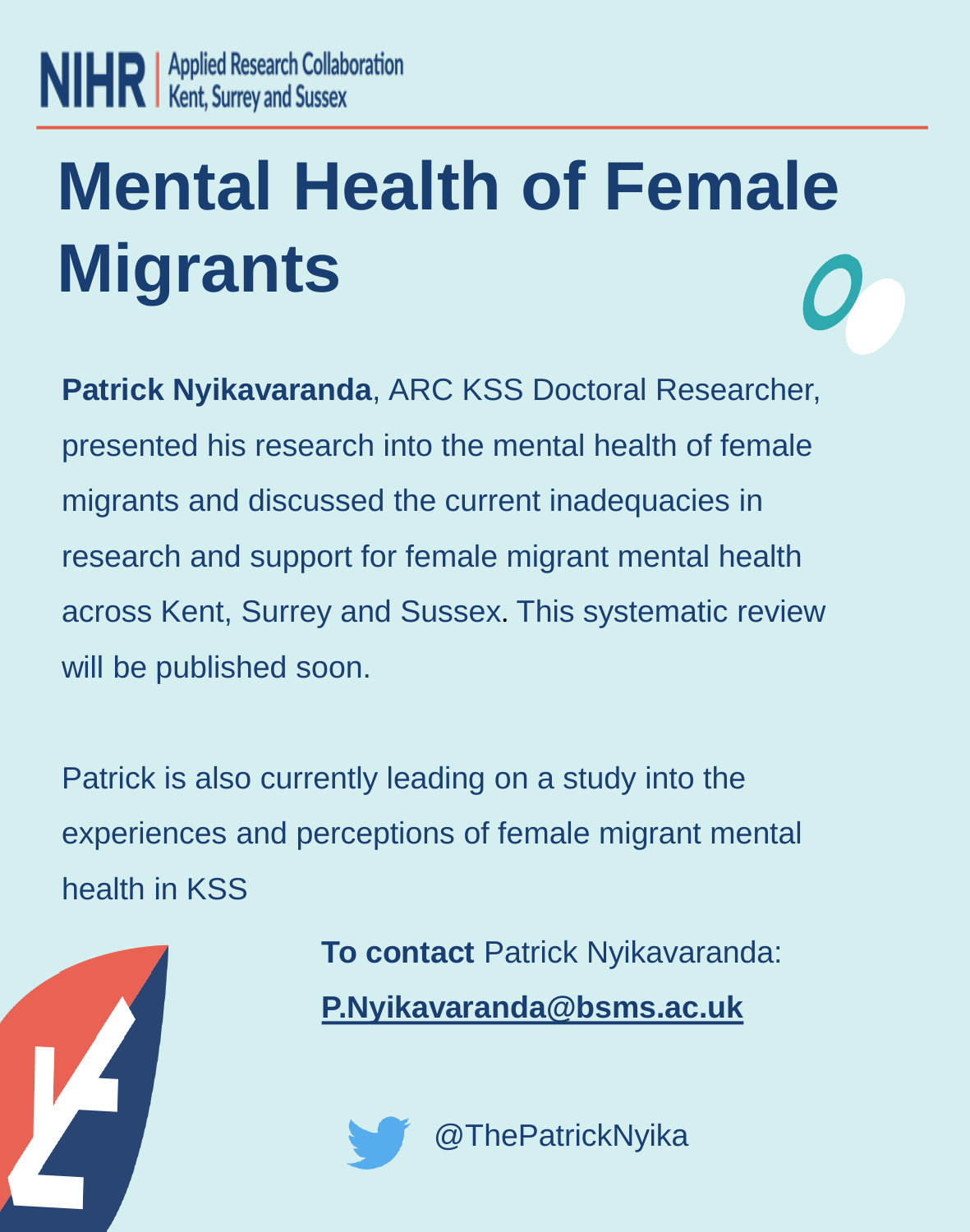# **The Refugee Buddy Project**

Rossana Leal, founder and director of the Refugee Buddy Project in East Sussex, discussed the ways in which the organisation supports refugees. She also spoke about the importance of campaigning and advocacy and shared her research in this area.

> For more information about the **Refugee Buddy Project,** click **[here](https://www.therefugeebuddyproject.org/)** To read more about **Rossana's story**, click **[here](https://www.therefugeebuddyproject.org/blog/rossana-leals-story)** For the **'Lost in translation'** report, click **[here](https://arckss.glasscubes.com/share/s/58529ptvmmtldu32421bq6nohb)** For the **'Speaking and listening'** report, click **[here](https://www.therefugeebuddyproject.org/blog/launch-of-our-new-report-speaking-and-listening-a-report-on-the-experiences-of-refugee-families-in-education)**

> > To contact Rossana Leal:

**[rossana@therefugeebuddyproject.org](mailto:rossana@therefugeebuddyproject.org)**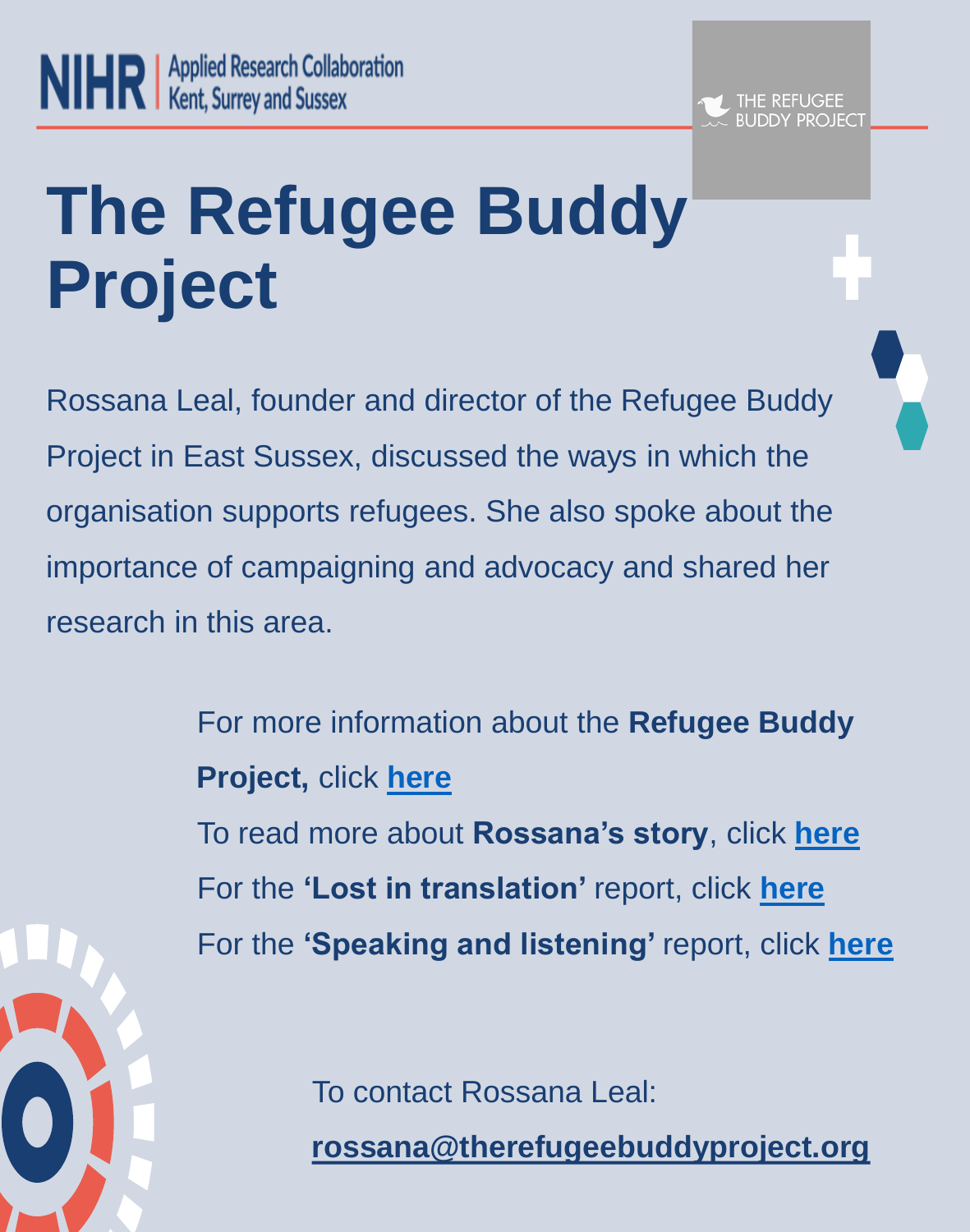

# **Nafsiyat**

**Sega Habtom**, Senior Counsellor at Nafsiyat, an Intercultural Therapy Service in North London, shared her experiences of working with female refugees and running a Arabic, Amharic and Tigrinya women's speaking group. She shared the challenges and outcomes of running the group as well as some humbling case studies of women who had attended.

For more information about **Nafsiyat** click **[here](https://www.nafsiyat.org.uk/)** For more information about the **Women's Group** click **[here](https://www.nafsiyat.org.uk/index.php/womens-group/)**



To contact Nafsiyat: **[admin@nafsiyat.org.uk](mailto:admin@nafsiyat.org.uk)**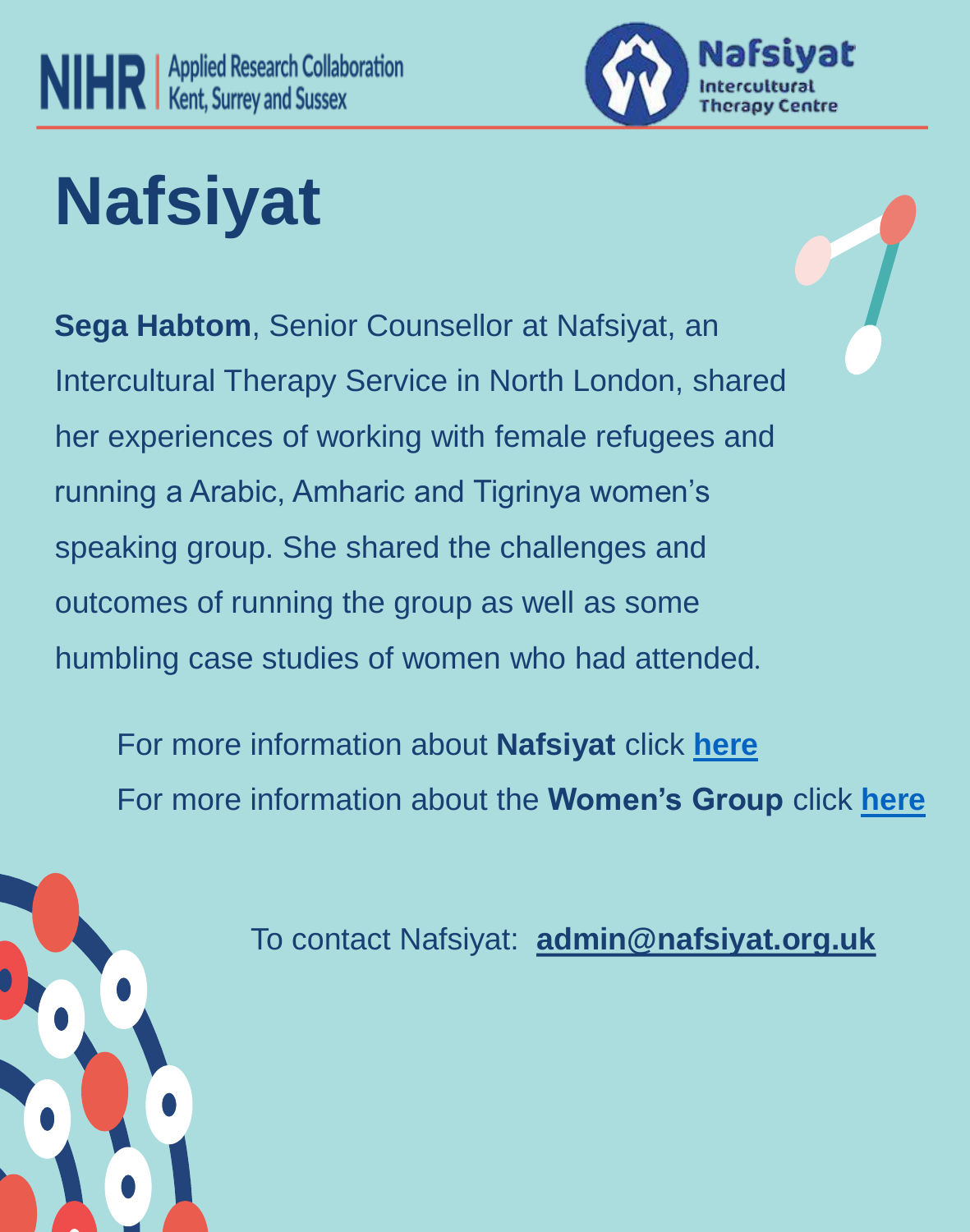# **Voices of Lived Experience**



The audience at the event heard from three young people, from Kent and Sussex, who shared their stories of moving to the UK and the impact it had on their mental health. They spoke about their challenges, the barriers to seeking support and what they found useful.

A young person from Kent, originally from Afghanistan, has shared her responses to our questions. These can be found on the following pages.



For a PDF of the response, please contact Georgie Gremesty: **[Georgie.gremesty@spft.nhs.uk](mailto:Georgie.gremesty@spft.nhs.uk)**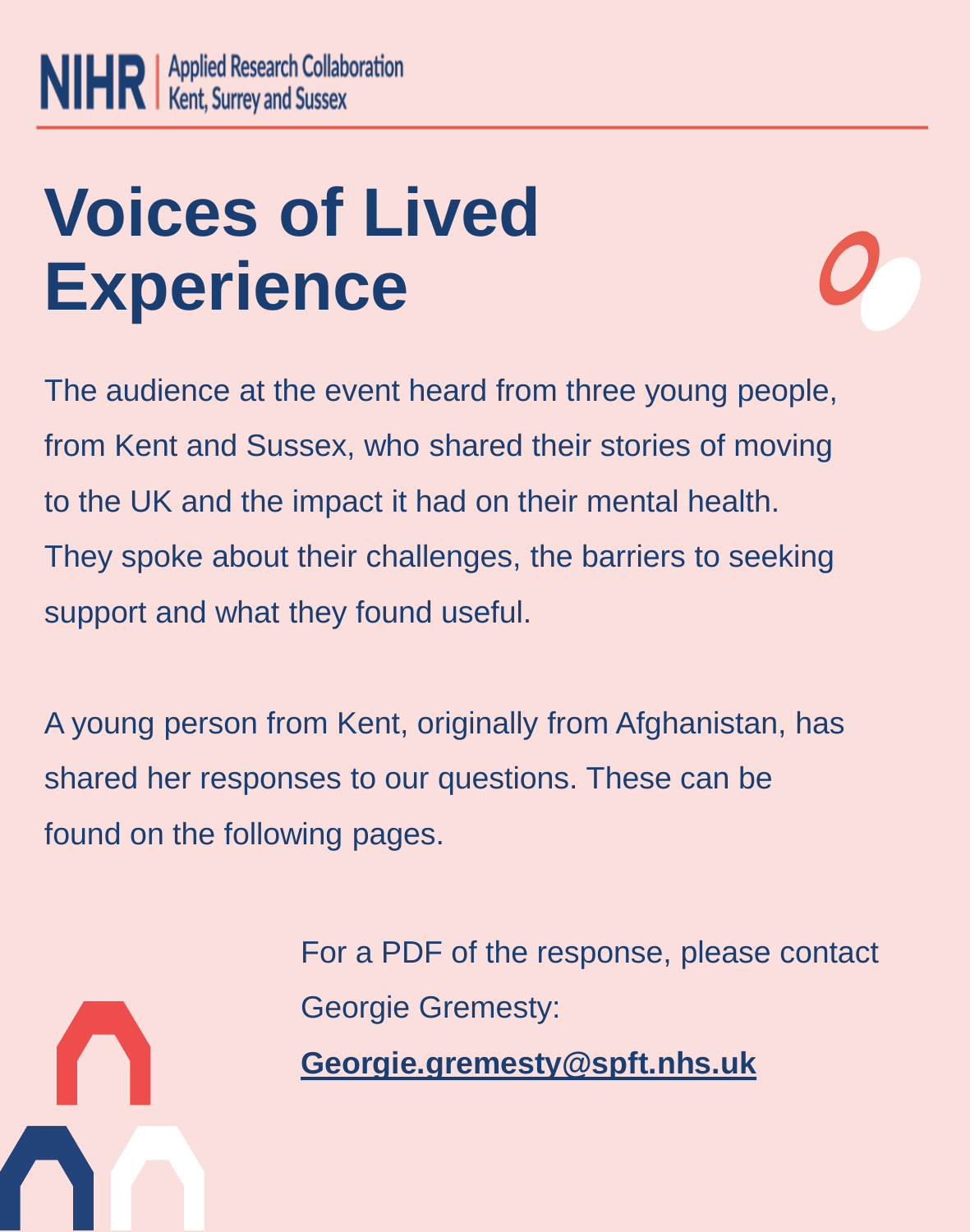**1. What are the barriers to seeking mental health services and help?**

*"There are several barriers for asylum seeking women when it comes to mental health support. The most common one being language and culture barriers, in a lot of cultures mental health is not even recognised especially if women are involved. This then leads those women struggling with mental health issues not knowing what to do and the only thing they can do is just to "get on with it" creating a mental health stigma. Language barrier can equally be a big block to seeking mental health support even if there is a translator involved it is very hard to express how you are feeling when the other person is translating it. When I first started learning the English language I found it very very difficult to let my social worker know how I mentally felt which led me to not get the right support"*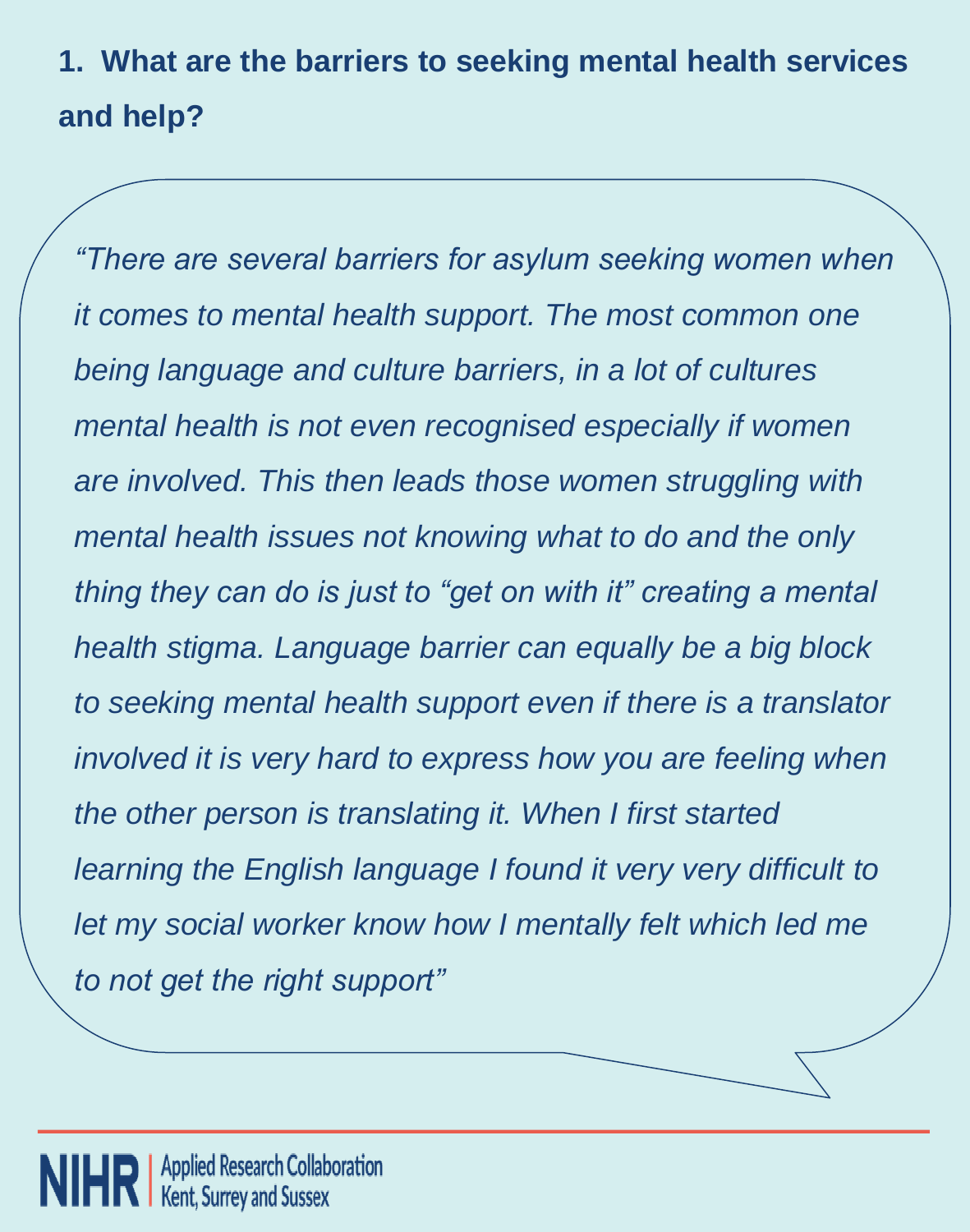### **2. What would make it easier to access help and services?**

*"What I found made it easier in terms of seeking mental health support was my school where I could talk to a lot of staff about my mental health and because of that I received a lot of support. I understand not everyone might have the opportunity of being in school so what can also help is having a supportive family member, friend or anyone really that you can feel like you can talk to. Furthermore, just having someone who will really listen with care and process everything you are saying can help so much. For me sometimes I just needed someone to listen to me as a human not as a psychologist, or a social worker or any professional but just as a human with genuine heart. Finally, time can make everything so much more easier as it allowed me to build up courage and strength to speak out and it was one of the hardest thing I had ever done but also one of the best things I had done. I know everyone has different experiences and some things that worked for me might not for others but I think time does heal most of the trauma for most people."*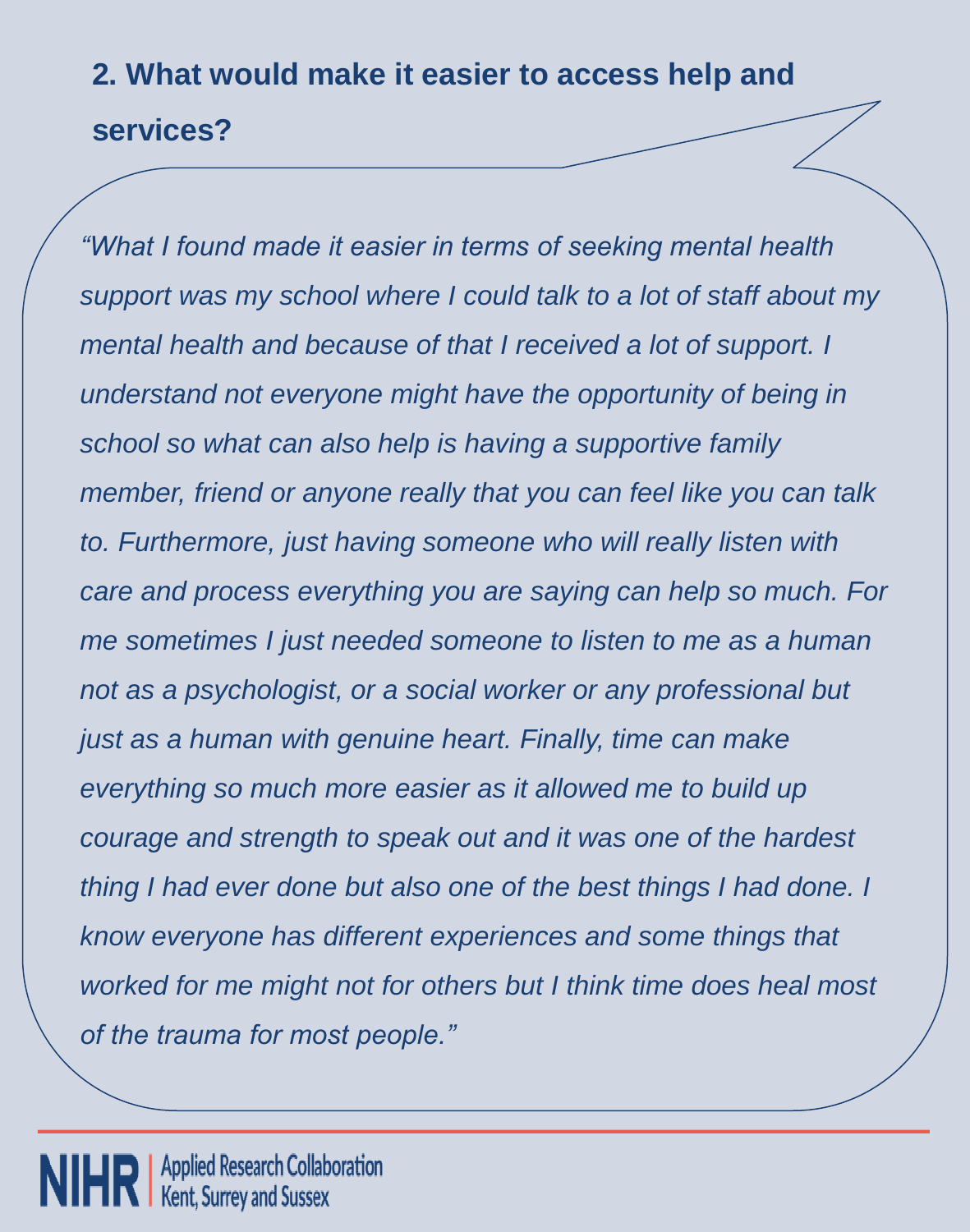### **3. What would make a difference to improve the mental health of migrants and UASC across KSS?**

*"A lot of things helps good mental health one of the big one being speaking about your feelings and letting someone help you. Doing day to day stuff like even going for a small walk or reading something or anything small that will help distract the mind from all the chaos. Building or maintaining healthy relationships can also help with good mental health as you have someone to care for and be there for which will motivate you to be better. Seeing what the future holds for you sometimes can also help and I know that can be very difficult when you are in a low place but even looking forward to the small things in the future can help. But all of that comes to you overtime, it's not an easy fix each step will be more difficult than the other but time will blend those steps into one and make it an okay place to be."*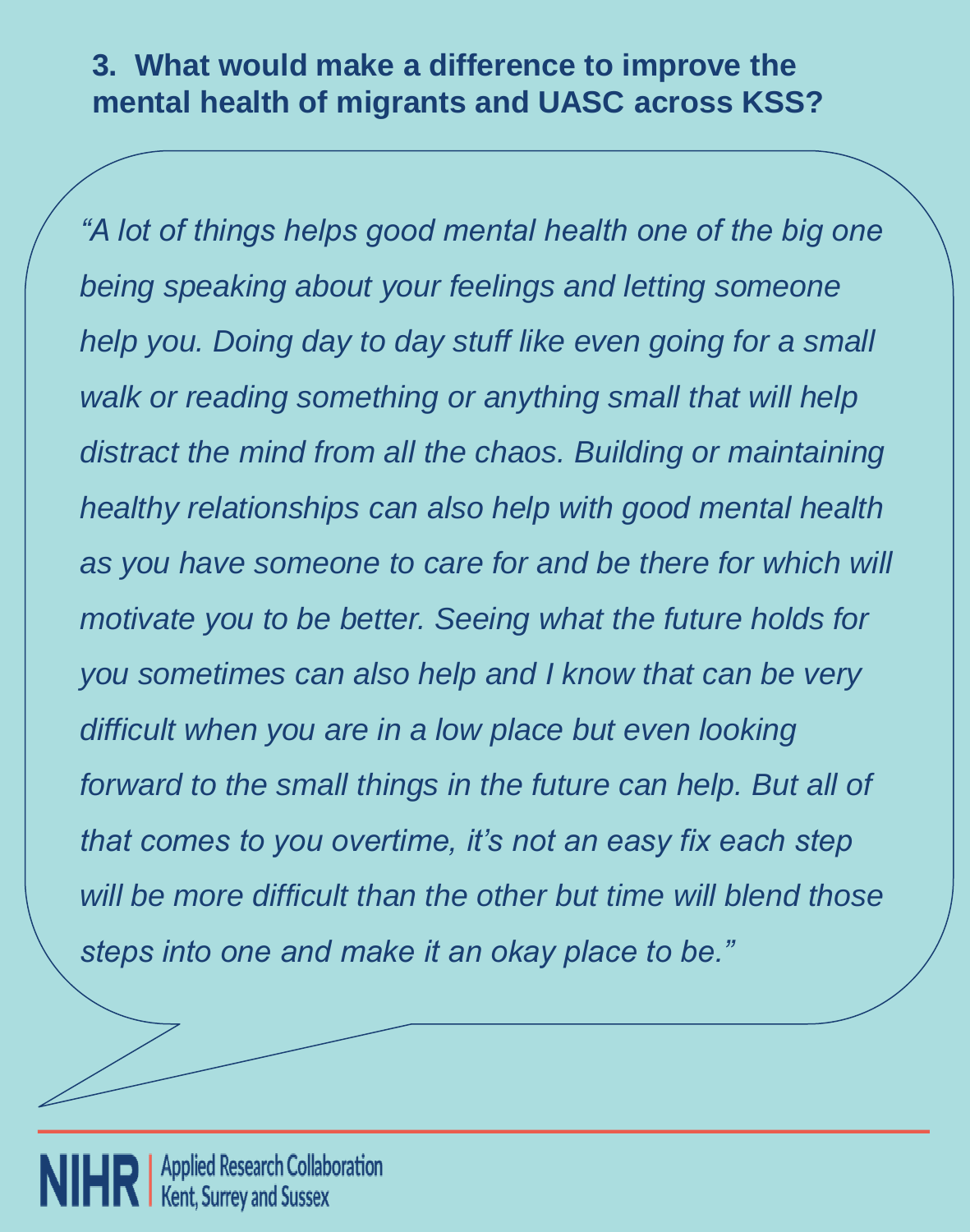# **Discussion**

### *What are the barriers to seeking mental health services and help?*

Lack of **understanding** around what mental health is and what support is available

**Embarrassment** and **stigma** around mental health and seeking help in some cultures

#### **Language** -

Interpreters may not translate the conversation accurately and may also cause **fear** around **judgement** if they are from the same culture as the service-user.

Difficulty **trusting** practitioners due to fear of **judgemen**t or **misunderstanding**

**Inconsisten**t support from services

**Political and systemic** barriers e.g. national transfer scheme: the length of time for a young person to be placed and/or reach their new local authority, so that they can be in a place to access services to support their mental health and wellbeing

Difficulty **trusting** practitioners due to fear of **judgemen**t or **misunderstanding**

**Threshold** is high to access mental health support – you always must be in **crisis** to access support

Lack of access to **medication** - GPs refer to psychiatrists

Lack of **sign-posting** and awareness of existing **support** from professionals. people are not aware of the support they are entitled to.

Lack of **accessibility** for certain groups e.g. people with caring responsibilities

Lack of resources and **training** to support professionals working with **different cultures** and presentations of mental health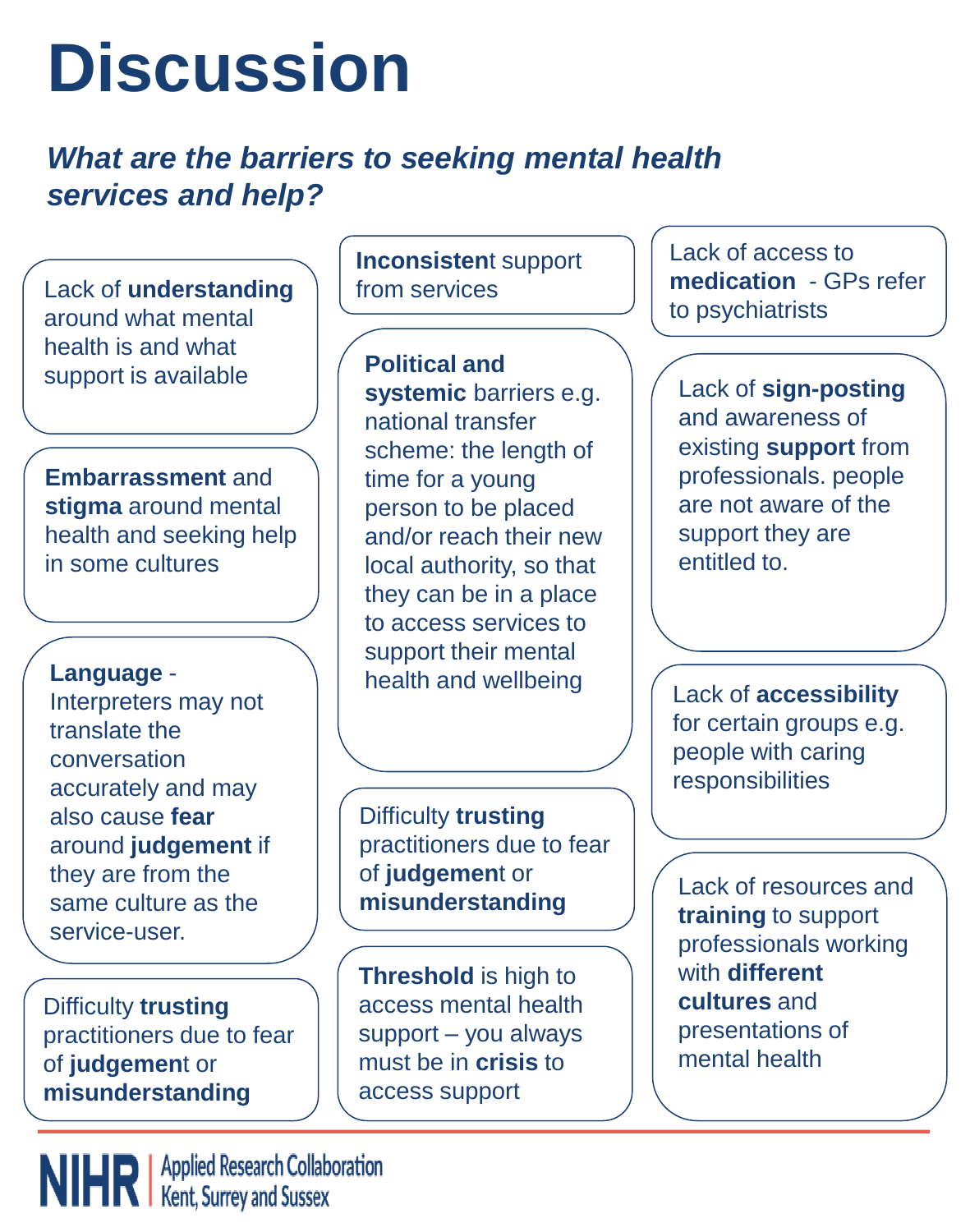### *What are the barriers to seeking mental health services and help?*

**Consistent contact**  and **patience**, along with a **therapeutic approach** to support those that don't know how to express their concerns

Eliminate **stigma** that comes with accessing mental health services in certain cultures by **challenging assumptions**

Knowing where to go **directly for support**  – especially where there are financial and time constraints on individuals

Giving service-users **power,** particularly women

Bringing services to **individuals** not expecting individuals to go to services as cultural and financial challenges. Specific services and specific timeslots for them

**Easier registration processes** for services and access to support throughout i.e. with translated documents

**Cultural sensitivity**  from professionals and an acknowledgement of their own bias

**Social Prescribing**  and **collaboration**, especially for organisations that are not experts in the mental health field

**Patient advocacy**  services, particularly in cases of trauma

Offering **choice** of different types of mental health support which considers **ethnic differences**. Not just western style of support. E.g. more community support offering music and art therapy

Speaking to someone in their **native language**  without the use of an interpreter to create **rapport** and **openness**

Work with **IAPT** in terms of cultural identity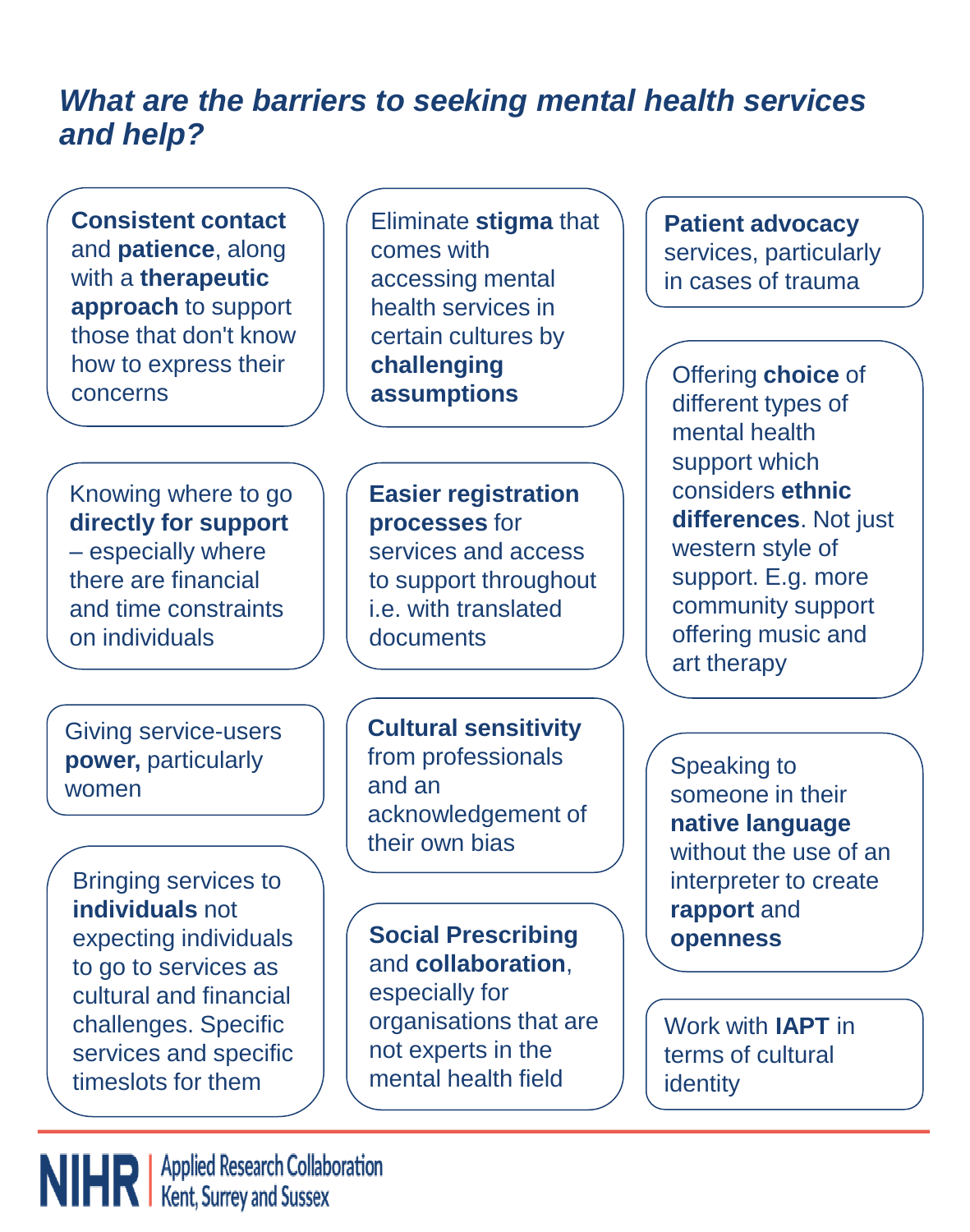### *What would make a difference to improve the mental health of migrants and UASC across KSS?*

**Cultural diversity**  within staff - training people from different communities to become Mental health professionals who can offer support in **different languages**

**Increasing staffing** in CAMHS and mental health services and embedding them in Local Authority services or migrant services

**Co-designing** services with migrants

**Intercultural learning**  and intercultural therapeutic approaches

**Consistency** in service provision - knowing someone throughout the process and having them alongside you

NIHR | Applied Research Collaboration

Knowledge of **rights** to advocacy support

**Networks** of those working clinically with migrant populations

**Data** – services knowing which service users are from migrant populations

**Accessible signposting** - could be done in first appointment where there is an interpreter or with **visual representations**

Design a service which fits with **community needs**, designed by the community and includes **peer-to-peer support**

**Cultural awareness**  training for staff to understand **different cultures** have different ways of expressing mental health

Consider the negative affect of **hostile environments** e.g. hostility towards UASC or migrants within communities

Health and social care **funding**

Have activities and resources that look at **barriers**, aimed at professionals

**Individualising services** and understanding more about the **lived experience** to provide better support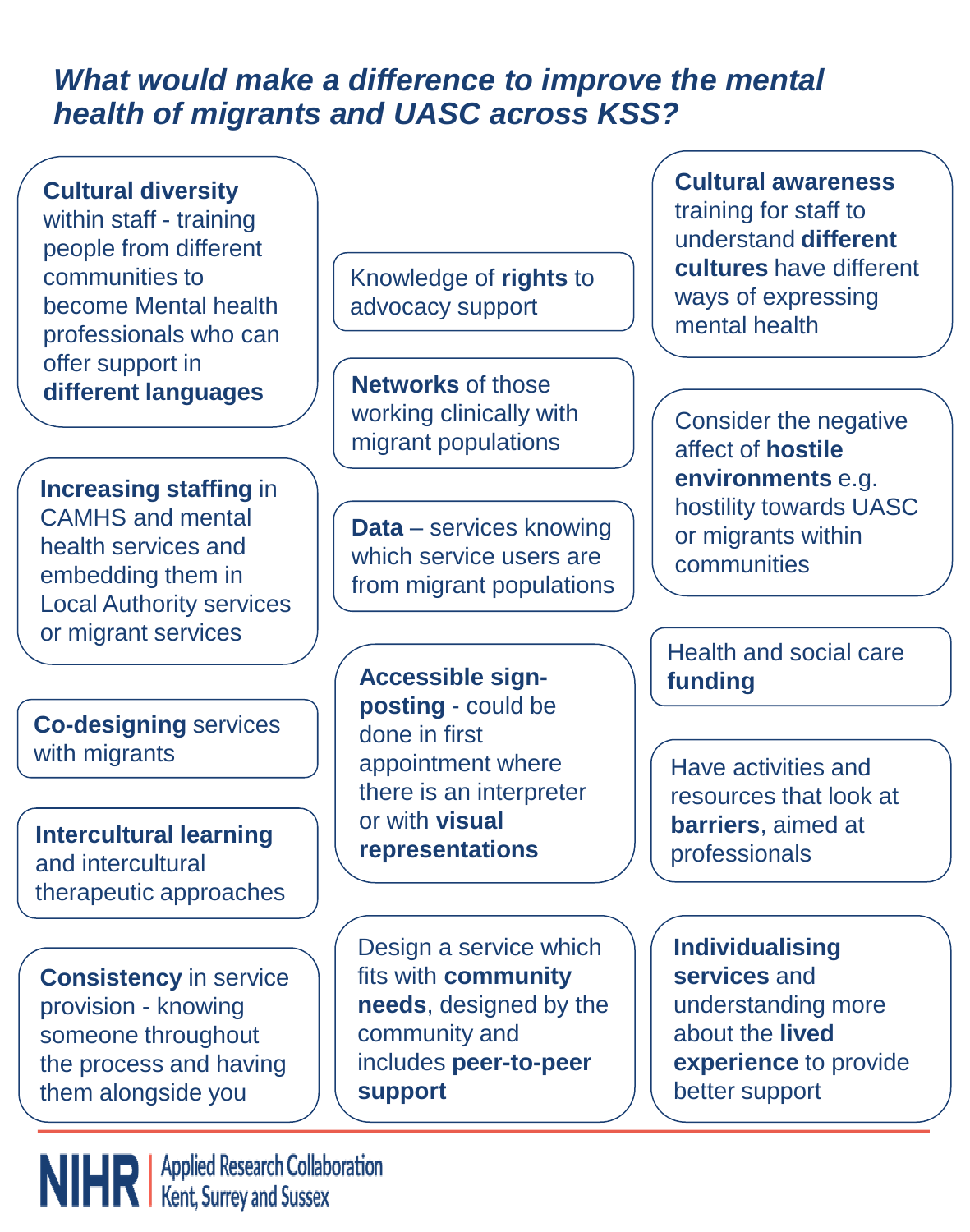## **Resources**

You can view slides by clicking on the relevant

### image.



### UASC Health – [Unaccompanied asylum-seeking children's](https://www.uaschealth.org/)  health

**NIHR** | Applied Research Collaboration